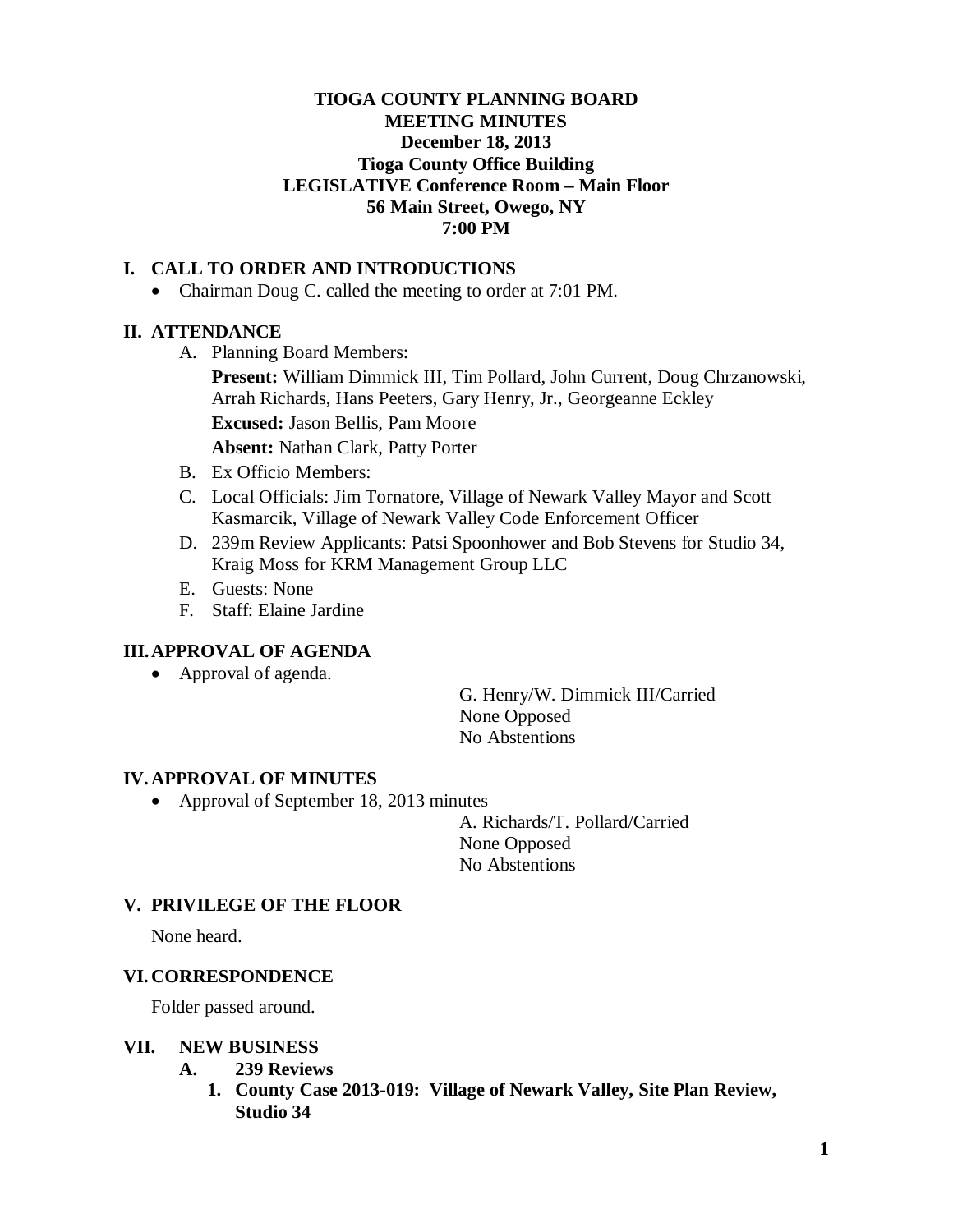The applicant wishes to establish and open a hair and nail salon at this site that was formerly a diner. The business will employee up to three part-time stylists with operating hours of Monday through Saturday 8:30 AM to 7:00 PM. A stylist would service up to 4 customers during each shift. There is sufficient parking with 11 existing parking spaces.

The business will utilize the village's municipal water system and existing septic system. The applicant has already had an engineer test the septic system, which showed the system is working properly. The property is in the FEMA 1% Annual Change Special Flood Hazard Area.

The salon is a suitable reuse of a currently vacant property. It is a lessintensive commercial use than a restaurant, and yet maintains the neighborhood character and tax base of the Village.

The neighborhood contains a mixture of commercial and residential uses. Staff recommends approval of the site plan review with the conditions that the applicant obtains a Floodplain Development Permit from the Village's Code Enforcement Officer and the proposal gets referred to the NYS DOT Region 9 Site Plan Review Committee.

#### **Motion to recommend approval of the site plan:**

|                   | G. Henry/A. Richards/ Carried |
|-------------------|-------------------------------|
| Yes               | x                             |
| No.               | o                             |
| <b>Abstention</b> | $\mathbf{a}$                  |

### **2. County Case 2013-020: KRM Management Group LLC, Rezoning, Town of Owego**

The applicant is requesting to rezone this 4.9-acre vacant property from Residential B to General Business with the intention to create a commercial development if this rezoning request is successful. The property sits right in between NYS Route 434 and East Main Street in Apalachin. This parcel, although recently filled and graded, has been and remains vacant land. While most of the property is in the FEMA 1% annual flood chance Special Flood Hazard Area, the recent fill and grading has brought it up above flood elevation.

The surrounding neighborhood is mainly residential in nature, but there are nearby commercial strips/uses both east and west of the property along NYS Route 434.

The proposed General Business zoning is appropriate given the location of the property along NYS Route 434 and that there is commercial development as well as Business zoning on either side of this site along Route 434. While this is a residential neighborhood, access to a future commercial development will be from NYS Route 434 only and the entire development will be oriented away from the houses, facing the state highway. That access already exists. There will be no access from East Main Street. This should minimize impacts on the current residential neighborhood.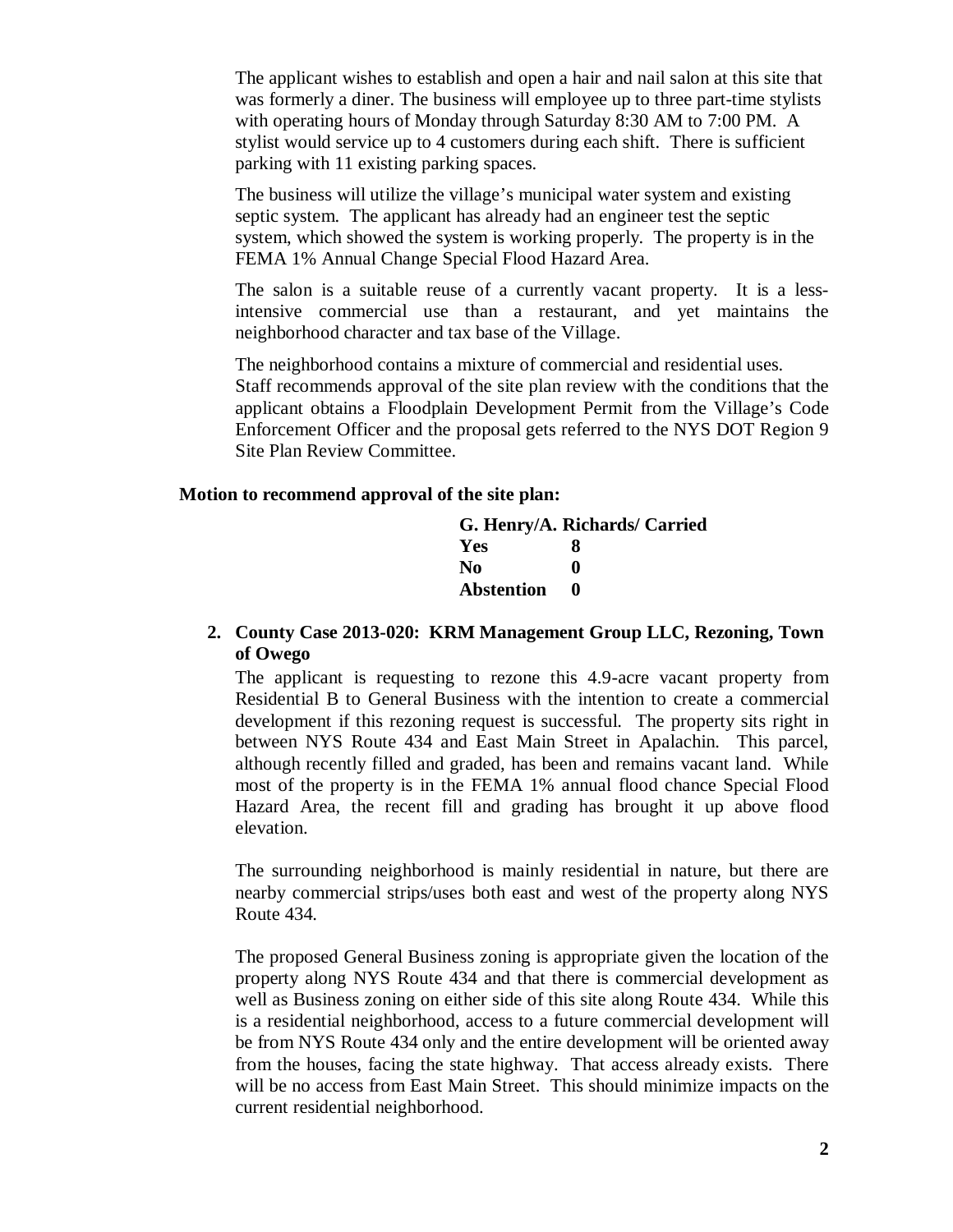There is not quite enough acreage with this property alone, given that the property is 4.9 acres and the General Business zoning district regulations require 5 acres minimum. This is why the adjacent property owned by Peggy Ayres has also requested a zoning change (County Case 2013-021).

Staff recommends approval of the rezoning request.

**Motion to recommend approval of the rezoning request for both KRM Management Group LLC (2013-020) and Peggy Ayres (2013-021). G. Henry/H. Peeters/ Carried**

| G. Henry/H. Peeters |
|---------------------|
| 8                   |
| o                   |
| o                   |
|                     |

# **3. County Case 2013-021: Peggy Ayres, Rezoning, Town of Owego**

The applicant is requesting to rezone this 0.49-acre vacant property from Residential B to General Business with the intention to create a commercial development if this rezoning request is successful. The property sits right in between NYS Route 434 and East Main Street in Apalachin. This parcel is not in the FEMA Special Flood Hazard Area.

The surrounding neighborhood is mainly residential in nature, but there are nearby commercial strips/uses both east and west of the property along NYS Route 434.

This property 0.49-acre property, combined with the 4.9 acres KRM property, makes a total of 5.39 acres for the future commercial development, meeting the General Business zoning district regulations 5 acres minimum requirement.

Staff recommends approval of rezoning request.

### **The TCPB combined the recommendation of approval of this case with County Case 2013-020 above.**

### **VIII. REPORTS**

- A. Local Bits and Pieces
	- 1. Town of Candor G. Henry
		- New salt barn has been constructed.
		- The Town Barn has been expanded with new work bay and renovated.
		- Updating Town Comprehensive Plan.
	- 2. Town of Nichols P. Porter
		- Not in attendance.
	- 3. Town of Berkshire T. Pollard
		- Updating Town Comprehensive Plan and have enlisted a citizen volunteer group to design the survey.